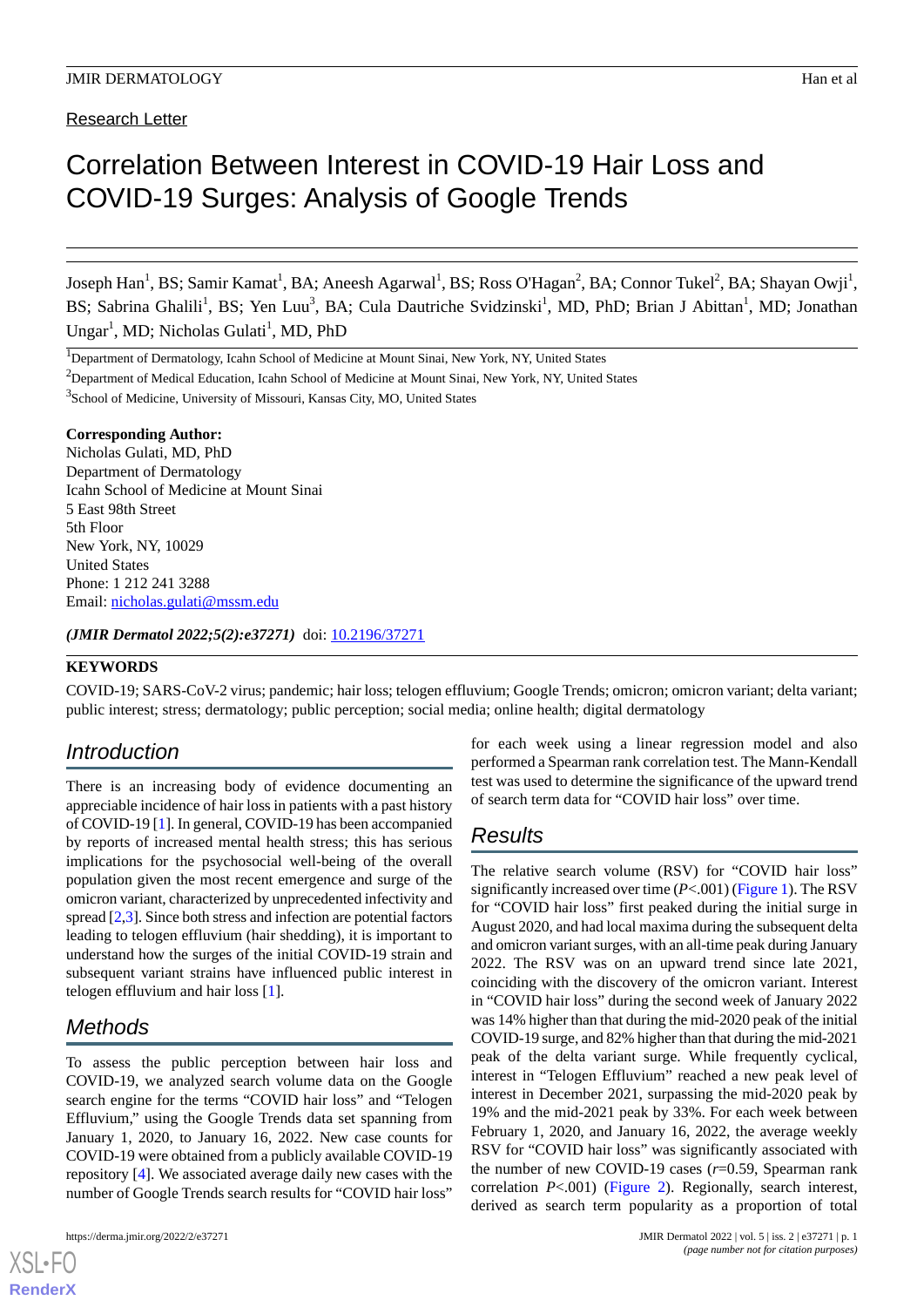#### **JMIR DERMATOLOGY** Han et al.

searches within an area, was generally greater for both "COVID hair loss" and "Telogen Effluvium" in higher-income countries including the United States and the United Kingdom, which demonstrated up to 10 times more interest than lower-income countries including South Africa and India. However, an

outsized search interest was observed for "Telogen Effluvium" in the Philippines and Pakistan with an average of 12% higher search interest compared to the United States and the United Kingdom.

<span id="page-1-0"></span>**Figure 1.** Trend over time of relative search volume results for "COVID hair loss" in the United States. The CI is shown in gray. The *P* value was determined using the Mann-Kendall test.



<span id="page-1-1"></span>Figure 2. Spearman correlation between the relative search volume for "COVID hair loss" and the average number of daily new cases of COVID-19 in the United States per 1 million people. The *P* value was calculated using a linear regression model.



# *Conclusions*

People are paying more attention than ever before to COVID-19–related hair loss and telogen effluvium, which may suggest a growing incidence of such cutaneous ailments in the COVID-19 pandemic environment. More directly, it is clear that the population believes in a linkage between hair loss symptoms and COVID-19. While increased interest was largely exhibited by higher-income countries, certain lower-income countries demonstrated similar interest levels, suggesting that

[XSL](http://www.w3.org/Style/XSL)•FO **[RenderX](http://www.renderx.com/)**

this potential association is of a global nature and has widespread relevance. These findings align with those of other reports of diverse clinical scope, which suggest that associations between certain events, such as seasonal changes, and variation in Google search data for specific skin conditions may be indicative of health interests among the general public [[5\]](#page-2-4). Though it is uncertain whether the heightened search interest in COVID-19 hair loss and its positive correlation with daily new COVID-19 cases stems from current or prior illness, breakthrough infectivity of the omicron variant, or greater media attention, the public is avidly searching for explanations.